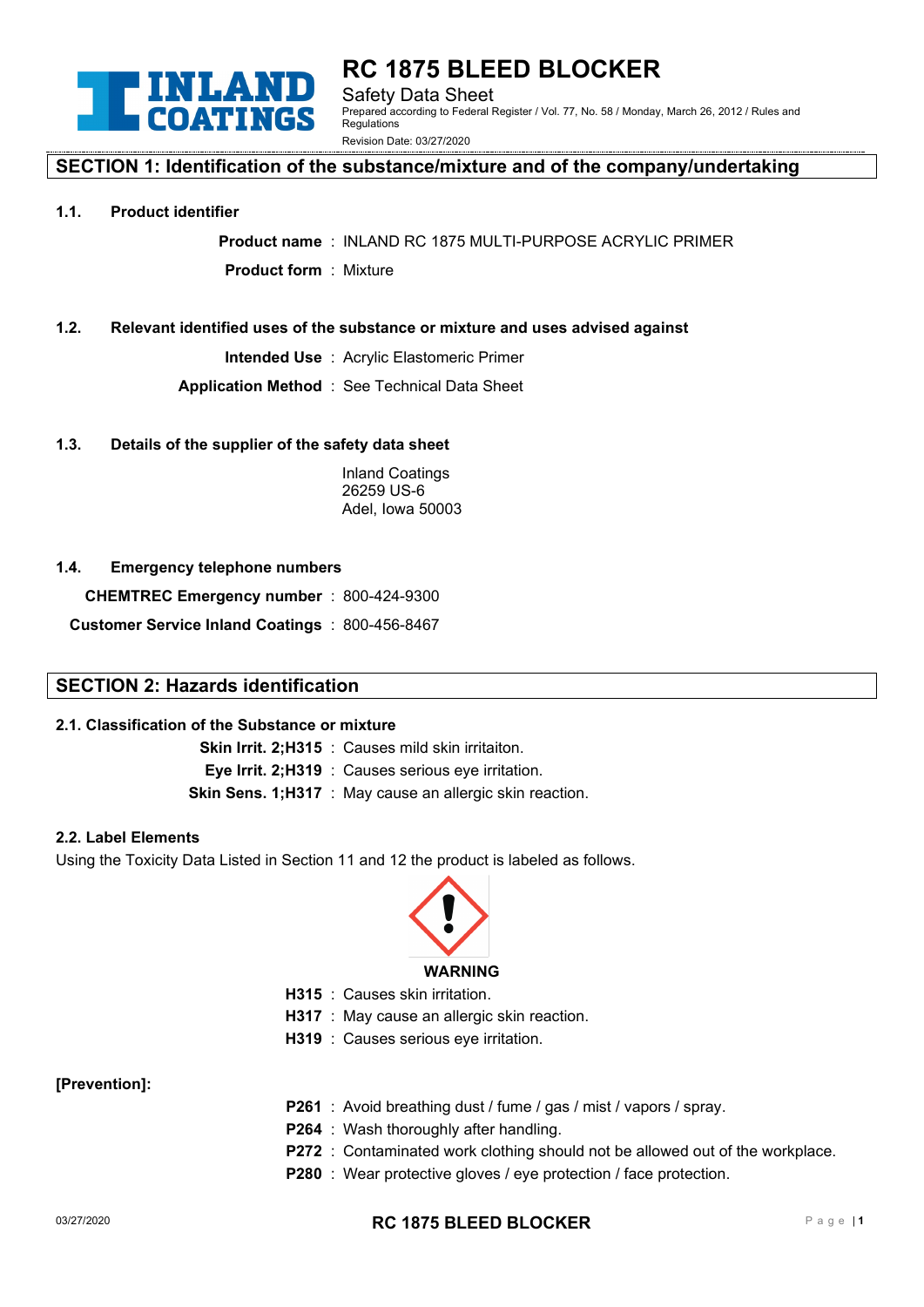Safety Data Sheet

Revision Date: 03/27/2020 Prepared according to Federal Register / Vol. 77, No. 58 / Monday, March 26, 2012 / Rules and Regulations

### **[Response]:**

| <b>P302+352</b> : IF ON SKIN: Wash with plenty of soap and water.                                                                                  |
|----------------------------------------------------------------------------------------------------------------------------------------------------|
| P305+351+338 : IF IN EYES: Rinse cautiously with water for several minutes. Remove<br>contact lenses if present and easy to do - continue rinsing. |
| <b>P313</b> : Get medical advice / attention.                                                                                                      |
| <b>P321</b> : Specific treatment (see information on this label).                                                                                  |
| <b>P333+313</b> : If skin irritation or a rash occurs: Get medical advice / attention.                                                             |
| <b>P337+313</b> : If eye irritation persists: Get medical advice / attention.                                                                      |
| <b>P362</b> : Take off contaminated clothing and wash before reuse.                                                                                |
| <b>P363</b> : Wash contaminated clothing before reuse.                                                                                             |

# **[Storage]:**

No GHS storage statements

# **[Disposal]:**

**P501** : Dispose of contents / container in accordance with local / national regulations.

# **SECTION 3: Composition/information on ingredients**

**This product contains the following substances that present a hazard within the meaning of the relevant State and Federal Hazardous Substances regulations.** 

| <b>Ingredient/Chemical Designations</b> | Weight %      | <b>GHS Classification</b>   | <b>Notes</b> |
|-----------------------------------------|---------------|-----------------------------|--------------|
| Titanium dioxide                        | $1.0 - 10$    | Not Classified              | $[1][2]$     |
| CAS Number: 0013463-67-7                |               |                             |              |
| 2,2,4-trimethyl-1,3-pentanediol         | $1.0 - 10$    | Not Classified              | $[1]$        |
| monoisobutyrate                         |               |                             |              |
| CAS Number 0025265-77-4                 |               |                             |              |
| 2-N-octyl-4-isothiazoline-3-one         | $0.01 - 0.10$ | Acute Tox. 3; H331          | $[1][3]$     |
| CAS Number: 0026530-20-1                |               | Acute Tox. 3;H311           |              |
|                                         |               | Acute Tox. 4; H302          |              |
|                                         |               | Skin Corr. 1B;H314          |              |
|                                         |               | Skin Sens. 1;H317 (@>0.05%) |              |
|                                         |               | Aquatic Acute 1;H400        |              |
|                                         |               | Aquatic Chronic 1;H410      |              |

\*In accordance with paragraph (i) of §1910.1200, the specific chemical identity and/or exact percentage

(concentration) of composition has been withheld as a trade secret.

[1] Substance classified with a health or environmental hazard.

[2] Substance with a workplace exposure limit.

\*The full texts of the phrases are shown in Section 16.

# **SECTION 4: First aid measures**

#### **4.1. Description of first aid measures**

| <b>General</b> : In all cases of doubt, or when symptoms persist, seek medical attention.                                                                                   |
|-----------------------------------------------------------------------------------------------------------------------------------------------------------------------------|
| Never give anything by mouth to an unconscious person.                                                                                                                      |
| Inhalation : Remove to fresh air, keep patient warm and at rest. If breathing is irregular<br>or stopped, give artificial respiration. If unconscious place in the recovery |
| position and obtain immediate medical attention. Give nothing by mouth.                                                                                                     |
| <b>Eyes</b> : Irrigate copiously with clean water for at least 15 minutes, holding the                                                                                      |
| eyelids apart and seek medical attention.                                                                                                                                   |
| <b>Skin</b> : Remove contaminated clothing. Wash skin thoroughly with soap and water                                                                                        |
| or use a recognized skin cleanser.                                                                                                                                          |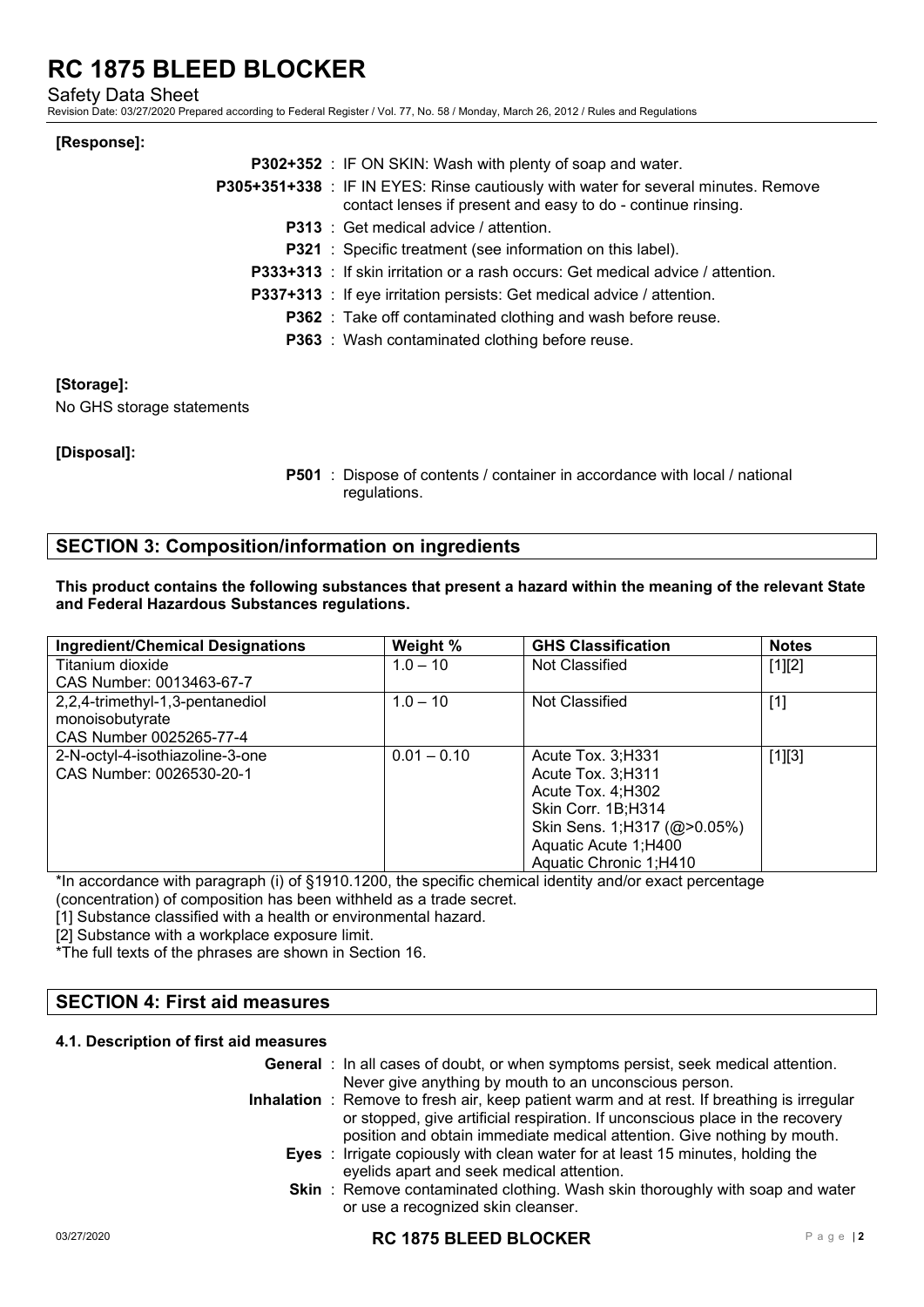Safety Data Sheet

Revision Date: 03/27/2020 Prepared according to Federal Register / Vol. 77, No. 58 / Monday, March 26, 2012 / Rules and Regulations

**Ingestion** : If swallowed give two glasses of water to drink. Do not induce vomiting. Get medical attention immediately. Never give anything by mouth to an unconscious person.

# **4.2. Most important symptoms and effects, both acute and delayed**

- **Overview** : Effects of Overexposure Inhalation: Spray mist in poorly ventilated areas can cause headache, nausea and irritation to the nose, throat & lungs. Eyes: Direct contact my cause irritation.
	- Skin: May cause moderate skin irritation with repeated contact.
	- See section 2 for further details.
	- **Eyes** : Causes serious eye irritation.
	- **Skin** : May cause an allergic skin reaction. Causes skin irritation.

#### **SECTION 5: Firefighting measures**

#### **5.1. Extinguishing media**

Water, carbon dioxide, foam or dry powder.

#### **5.2. Special hazards arising from the substance or mixture**

Hazardous decomposition: Acrylic monomers Avoid breathing dust / fume / gas / mist / vapors / spray.

#### **5.3. Advice for fire-fighters**

Wear SCBA and full protective gear when entering a confined or enclosed space to protect from normal combustion products and/or oxygen deficiency.

#### **ERG Guide No.**

# **SECTION 6: Accidental release measures**

### **6.1. Personal precautions, protective equipment and emergency procedures**

Put on appropriate personal protective equipment (see section 8).

#### **6.2. Environmental precautions**

Do not allow spills to enter drains or waterways. Use good personal hygiene practices. Wash hands before eating, drinking, smoking or using toilet. Promptly remove soiled clothing and wash thoroughly before reuse.

#### **6.3. Methods and material for containment and cleaning up**

Keep spectators away as the floor may be slippery. Use care to avoid falling. Keep spills out of municipal sewers and open bodies of water. Dike and contain spill with inert material such as dry sand or earth. Transfer liquid material to a suitable container for recovery or disposal. Scoop or shovel solid material into a suitable container for disposal.

# **SECTION 7: Handling and storage**

### **7.1. Precautions for safe handling**

Protect from freezing. See section 2 for further details. – [Prevention]:

# **7.2. Conditions for safe storage, including any incompatibilities**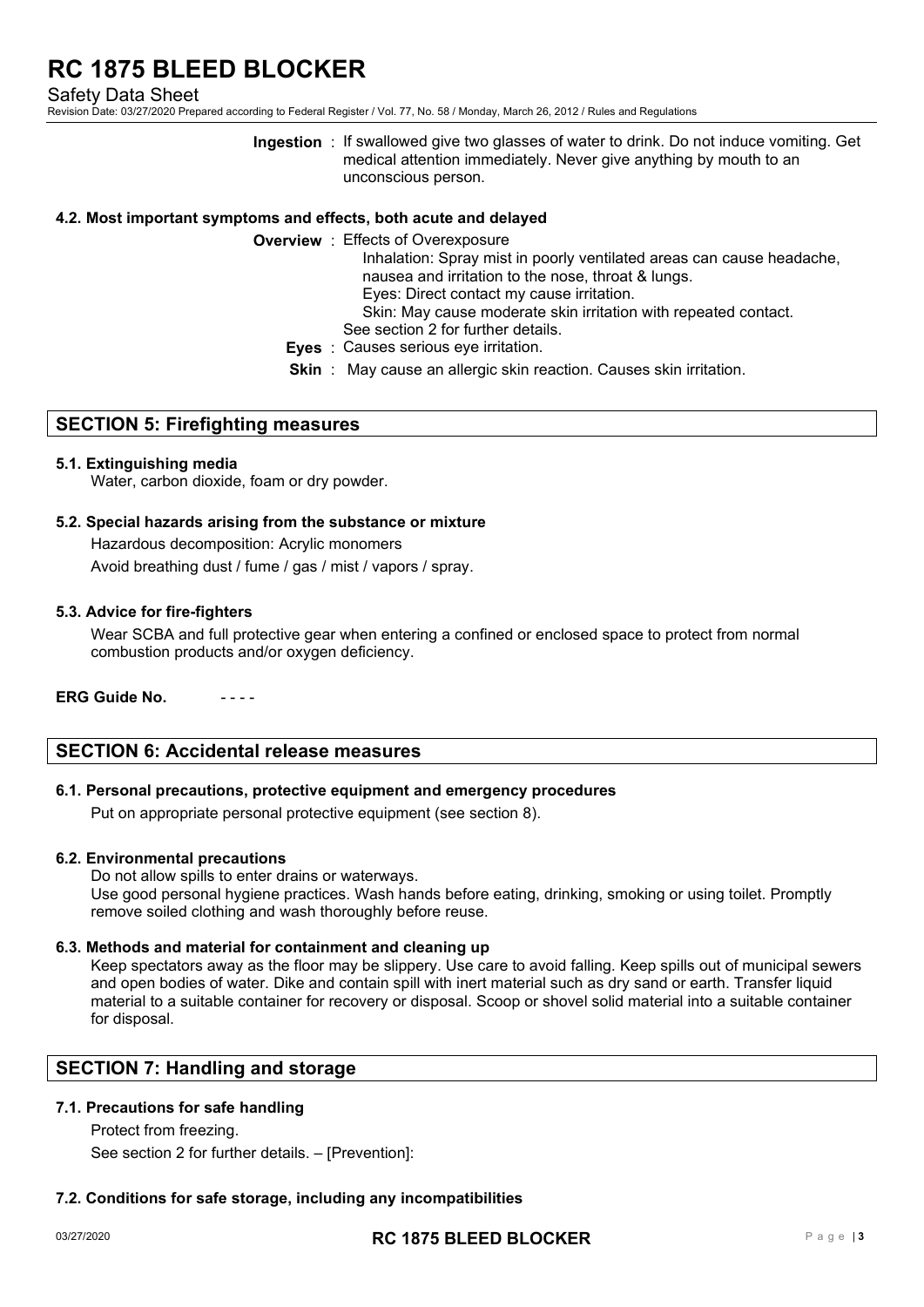# Safety Data Sheet

Revision Date: 03/27/2020 Prepared according to Federal Register / Vol. 77, No. 58 / Monday, March 26, 2012 / Rules and Regulations

Handle containers carefully to prevent damage and spillage. Incompatible materials: No known incompatible materials for this product. Recommended storage range is 45 – 90°F. Keep container tightly closed. See section 2 for further details. – [Storage]:

# **7.3. Specific end use(s)**

No data available.

# **SECTION 8: Exposure controls/personal protection**

#### **8.1. Control Parameters**

#### **Exposure** :

#### **8.2. Exposure controls**

| <b>Respiratory</b> : If workers are exposed to concentrations above the exposure limit they must<br>use the appropriate, certified respirators.                                                                                                                                                                                                                         |
|-------------------------------------------------------------------------------------------------------------------------------------------------------------------------------------------------------------------------------------------------------------------------------------------------------------------------------------------------------------------------|
| <b>Eyes</b> : Chemical splash goggles (ANSI Z-87.1 or approved equivalent).                                                                                                                                                                                                                                                                                             |
| <b>Skin</b> : Chemical impervious gloves required.                                                                                                                                                                                                                                                                                                                      |
| <b>Engineering Controls</b> : Provide adequate ventilation. Where reasonably practicable this should be<br>achieved by the use of local exhaust ventilation and good general<br>extraction. If these are not sufficient to maintain concentrations of<br>particulates and any vapor below occupational exposure limits suitable<br>respiratory protection must be worn. |
| Other Work Practices : Use good personal hygiene practices. Wash hands before eating, drinking,<br>smoking or using toilet. Promptly remove soiled clothing and wash<br>thoroughly before reuse.                                                                                                                                                                        |

**See section 2 for further details. – [Prevention]:**

# **SECTION 9: Physical and chemical properties**

|                  | <b>Appearance</b> : Black or Gray liquid                                   |
|------------------|----------------------------------------------------------------------------|
|                  | <b>Odor</b> : Slight                                                       |
|                  | <b>Odor threshold</b> : Not determined                                     |
|                  | pH : Not available                                                         |
|                  | Melting point / freezing point : $0^{\circ}$ C (32 $^{\circ}$ F)           |
|                  | Initial boiling point and boiling : $100^{\circ}$ C (212 $^{\circ}$ F)     |
|                  |                                                                            |
|                  | <b>Flash Point</b> : Non-combustible                                       |
|                  | <b>Evaporation rate (Ether = 1)</b> : Less than 1 (n-BuAc = 1)             |
|                  | <b>Flammability (solid, gas)</b> : Not applicable                          |
|                  | <b>Upper/lower flammability or</b> : Lower Explosive Limit: Not applicable |
| explosive limits | Upper Explosive Limit: Not applicable                                      |
|                  | <b>Vapor pressure (Pa)</b> : Greater than 1                                |
|                  | Vapor Density: Not available                                               |
|                  | <b>Specific Gravity : Not available</b>                                    |
|                  | <b>Solubility in Water</b> : Dispersible                                   |
|                  | Partition coefficient n-octonal/water : Not Measured                       |
|                  |                                                                            |
|                  | <b>Auto-ignition temperature</b> : Not applicable                          |
|                  |                                                                            |

03/27/2020 **RC 1875 BLEED BLOCKER** Page <sup>|</sup>**<sup>4</sup>**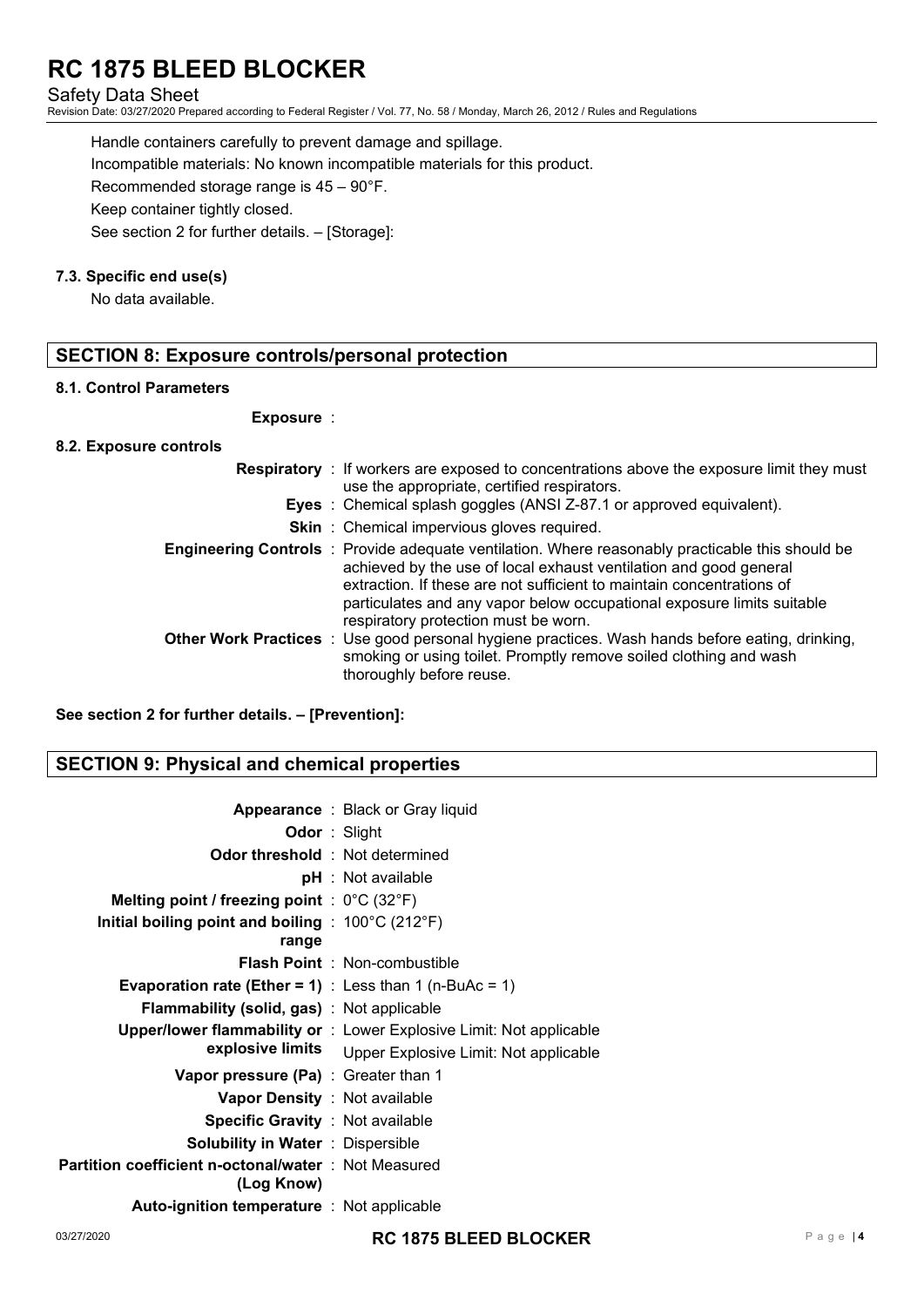Safety Data Sheet

Revision Date: 03/27/2020 Prepared according to Federal Register / Vol. 77, No. 58 / Monday, March 26, 2012 / Rules and Regulations

| <b>Decomposition temperature</b> : Not available |                                                |
|--------------------------------------------------|------------------------------------------------|
|                                                  | <b>Viscosity (cSt)</b> : $400 - 900$ cps       |
| <b>VOC Content</b> : $<$ 35 g/Liter              |                                                |
|                                                  | <b>Density</b> : $8.3 - 8.9$ pounds per gallon |
|                                                  | % Volatile : $62 - 67%$ (by volume)            |

# **9.2. Other Information**

No other relevant information.

# **SECTION 10: Stability and reactivity**

#### **10.1. Reactivity**

Hazardous Polymerization will not occur.

#### **10.2. Chemical Stability**

Stable under normal circumstances.

#### **10.3. Possibility of Hazardous Reactions**

No data available.

# **10.4. Conditions to Avoid**

No data available.

#### **10.5. Incompatible Materials**

No known incompatible materials for this product.

# **10.6. Hazardous Decomposition Products**

Acrylic monomers.

# **SECTION 11: Toxicological information**

#### **Acute Toxicity**

| Ingredient                                                               | Oral LD50,<br>mg/kg                   | Skin LD50,<br>mg/kg                      | <b>Inhalation</b><br>Vapor LC50,<br>mg/L/4hr | <b>Inhalation</b><br>Dust/Mist LC50,<br>mg/L/4hr | <b>Inhalation Gas</b><br>$LC50$ , ppm |
|--------------------------------------------------------------------------|---------------------------------------|------------------------------------------|----------------------------------------------|--------------------------------------------------|---------------------------------------|
| Titanium dioxide -<br>(13463-67-7)                                       | 10,000.00,<br>$Rat -$<br>Category: NA | 10,000.00,<br>$Rabbit -$<br>Category: NA | No data<br>available                         | $6.82$ , Rat $-$<br>Category: NA                 | No data<br>available                  |
| 2,2,4-trimethyl-1,3-<br>pentanediol<br>monoisobutyrate -<br>(25265-77-4) | 3,200.00, Rat<br>- Category: 5        | 15,200.00 Rabbit<br>- Category: NA       | No data<br>available                         | No data<br>available                             | No data<br>available                  |
| 2-N-octyl-4-<br>isothiazoline-3-one -<br>$(26530 - 20 - 1)$              | 550.00, Rat $-$<br>Category: 4        | $690.00$ Rabbit $-$<br>Category: 3       | No data<br>available                         | $0.27$ , Rat $-$<br>Category: 2                  | No data<br>available                  |

# **Carcinogen Data**

| CAS No             | Ingredient         | <b>iource</b>      | aluc/                    |
|--------------------|--------------------|--------------------|--------------------------|
| .3463-67-7<br>0013 | itanium<br>dioxide | <b>IARC</b><br>- ט | つト<br>Yes<br>Group<br>∠∪ |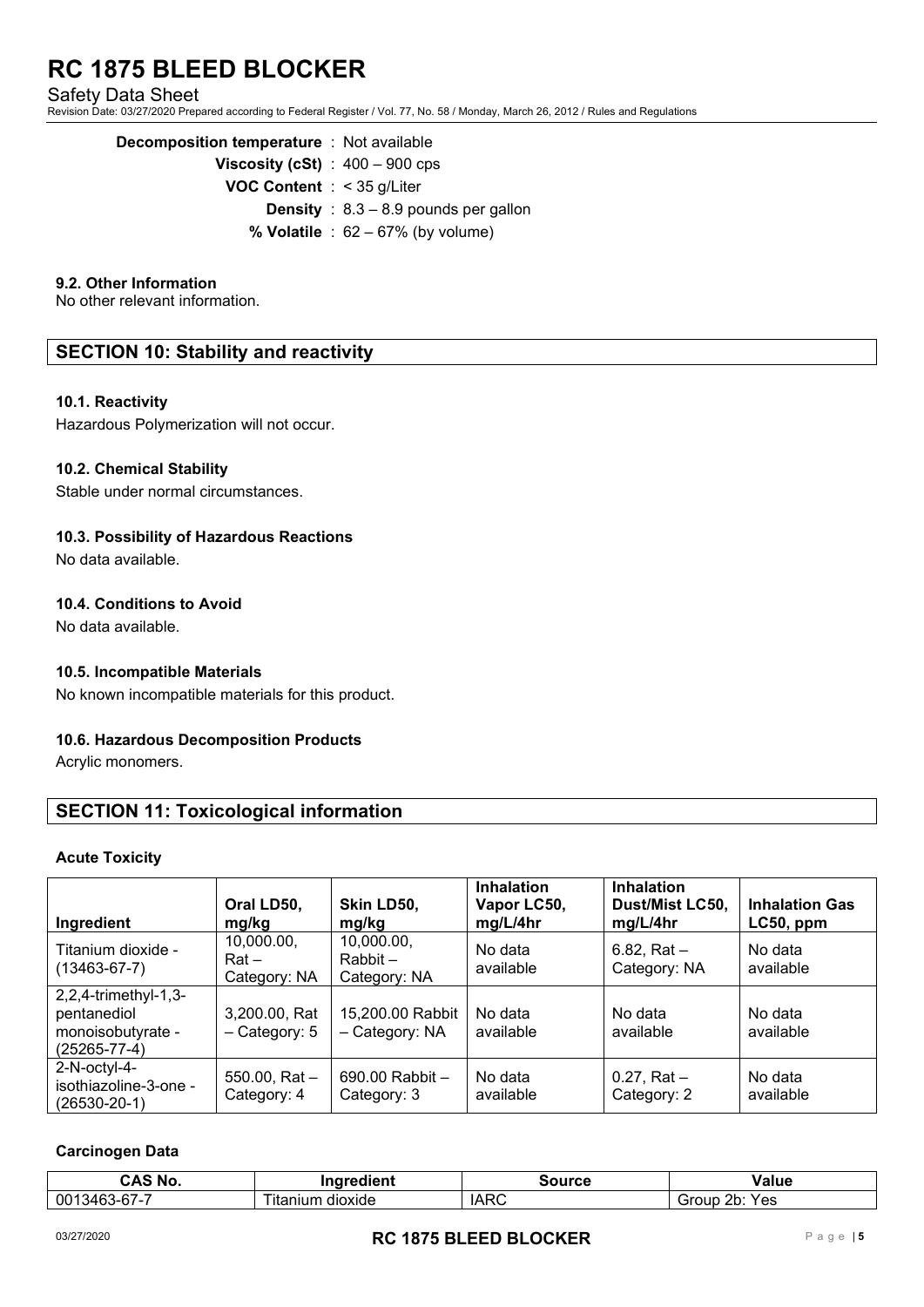Safety Data Sheet

Revision Date: 03/27/2020 Prepared according to Federal Register / Vol. 77, No. 58 / Monday, March 26, 2012 / Rules and Regulations

# **SECTION 12: Ecological information**

#### **12.1. Toxicity**

Harmful to aquatic life.

# **Aquatic Ecotoxicity**

| <b>Ingredient</b>            | 96 hr LC50 fish,     | 48 hr EC50 crustacea, | ErC50 algae,              |
|------------------------------|----------------------|-----------------------|---------------------------|
|                              | ma/l                 | mg/l                  | ma/l                      |
| 2-N-octyl-4-isothiazoline-3- | 0.0555, Oncorhynchus | 0.18, Daphnia magna   | $0.084$ (72), Scenedesmus |
| one - (26530-20-1)           | mykiss               |                       | subspicatus               |

#### **12.2. Persistence and degradability**

There is no data available on the preparation itself.

#### **12.3. Bioaccumulative potential**

Not Measured

#### **12.4. Mobility in soil**

No data available.

### **12.5. Results of PBT and vPvB assessment**

This product contains PBT/vPvB chemicals.

#### **12.6. Other adverse effects**

No data available.

# **SECTION 13: Disposal considerations**

#### **13.1. Waste Treatment Methods**

Observe all federal, state and local regulations when disposing of this substance.

# **SECTION 14: Transport information**

|                                     | <b>DOT (Domestic Surface)</b><br>Transportation) | <b>IMO / IMDG (Ocean</b><br>Transportation)                     | <b>ICAO/IATA</b>                 |  |  |
|-------------------------------------|--------------------------------------------------|-----------------------------------------------------------------|----------------------------------|--|--|
| 14.1. UN number                     | Not Applicable                                   | Not Regulated                                                   | Not Regulated                    |  |  |
| 14.2. UN proper shipping<br>name    | Not Regulated                                    | Not Regulated                                                   | Not Regulated                    |  |  |
| 14.3. Transport hazard<br>class(es) | <b>DOT Hazard Class: Not</b><br>Applicable       | <b>IMDG:</b> Not Applicable<br><b>Sub Class: Not Applicable</b> | <b>Air Class: Not Applicable</b> |  |  |
| 14.4. Packing group                 | Not Applicable                                   | Not Applicable                                                  | Not Applicable                   |  |  |
| AAE Emviremmentel besarde           |                                                  |                                                                 |                                  |  |  |

#### **14.5. Environmental hazards**

# **IMDG** Marine Pollutant: No

# **14.6. Special precautions for user**

No further information